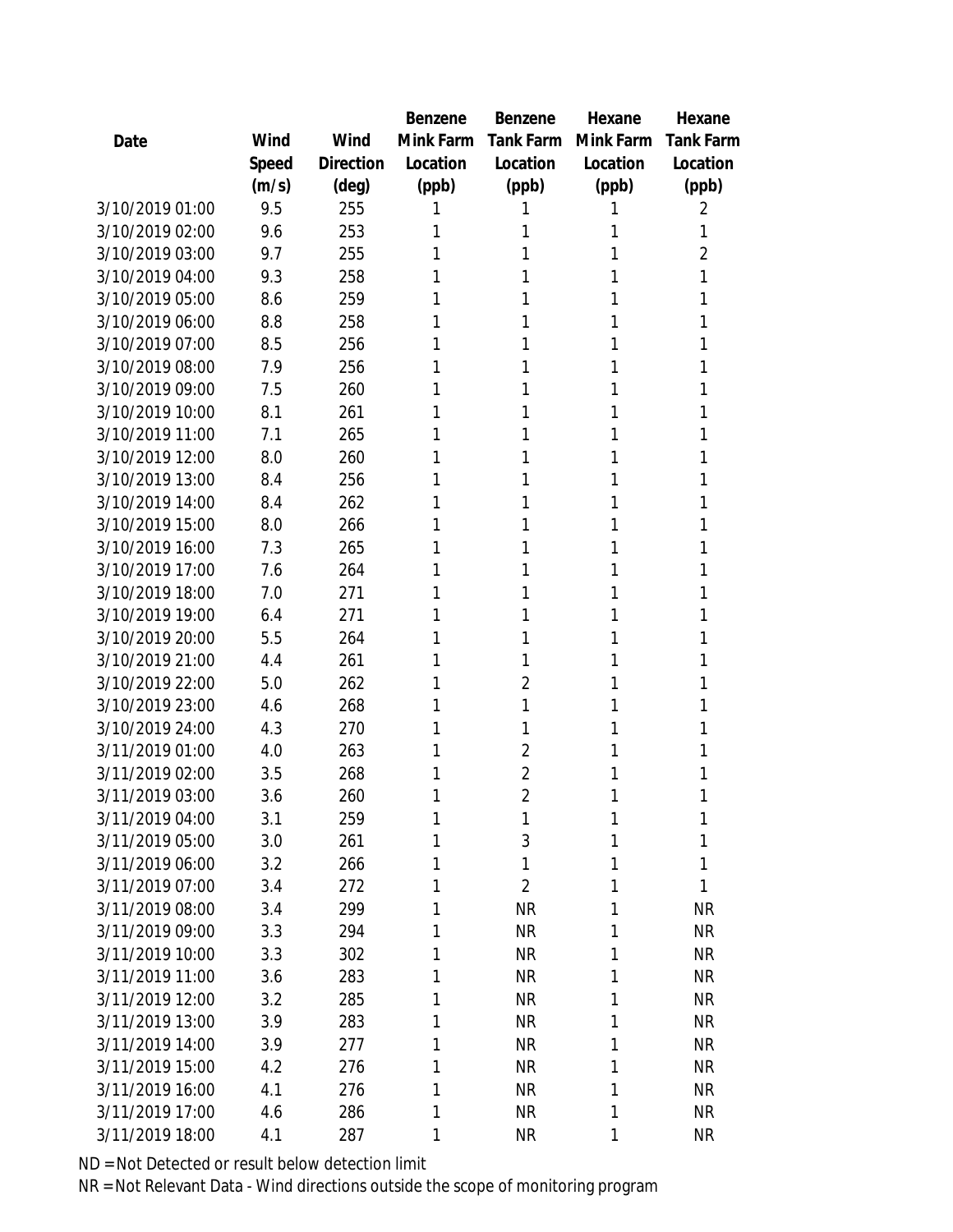|                 |       |                | Benzene   | Benzene        | Hexane       | Hexane           |
|-----------------|-------|----------------|-----------|----------------|--------------|------------------|
| Date            | Wind  | Wind           | Mink Farm | Tank Farm      | Mink Farm    | <b>Tank Farm</b> |
|                 | Speed | Direction      | Location  | Location       | Location     | Location         |
|                 | (m/s) | $(\text{deg})$ | (ppb)     | (ppb)          | (ppb)        | (ppb)            |
| 3/11/2019 19:00 | 3.6   | 288            | 1         | <b>NR</b>      | 1            | <b>NR</b>        |
| 3/11/2019 20:00 | 4.1   | 283            | 1         | <b>NR</b>      | 1            | <b>NR</b>        |
| 3/11/2019 21:00 | 2.9   | 275            | 1         | 1              | 1            | 1                |
| 3/11/2019 22:00 | 2.5   | 272            | 1         | 1              | $\mathbf{1}$ | 1                |
| 3/11/2019 23:00 | 2.1   | 275            | 1         | $\overline{2}$ | 1            | $\mathbf 1$      |
| 3/11/2019 24:00 | 2.4   | 258            | 1         | 4              | 1            | 1                |
| 3/12/2019 01:00 | 2.5   | 264            | 1         | $\overline{2}$ | 1            | 1                |
| 3/12/2019 02:00 | 2.5   | 271            | 1         | 3              | $\mathbf{1}$ | $\overline{2}$   |
| 3/12/2019 03:00 | 2.4   | 320            | 1         | <b>NR</b>      | $\mathbf{1}$ | <b>NR</b>        |
| 3/12/2019 04:00 | 1.9   | 309            | <b>NR</b> | <b>NR</b>      | <b>NR</b>    | <b>NR</b>        |
| 3/12/2019 05:00 | 1.3   | 250            | 1         | 1              | 1            | 1                |
| 3/12/2019 06:00 | 1.4   | 172            | <b>NR</b> | <b>NR</b>      | <b>NR</b>    | <b>NR</b>        |
| 3/12/2019 07:00 | 1.5   | 163            | <b>NR</b> | <b>NR</b>      | <b>NR</b>    | <b>NR</b>        |
| 3/12/2019 08:00 | 2.0   | 151            | <b>NR</b> | <b>NR</b>      | <b>NR</b>    | <b>NR</b>        |
| 3/12/2019 09:00 | 2.1   | 134            | <b>NR</b> | <b>NR</b>      | <b>NR</b>    | <b>NR</b>        |
| 3/12/2019 10:00 | 1.8   | 149            | <b>NR</b> | <b>NR</b>      | <b>NR</b>    | <b>NR</b>        |
| 3/12/2019 11:00 | 3.4   | 163            | <b>NR</b> | <b>NR</b>      | <b>NR</b>    | <b>NR</b>        |
| 3/12/2019 12:00 | 3.8   | 181            | <b>NR</b> | 1              | <b>NR</b>    | $\overline{2}$   |
| 3/12/2019 13:00 | 4.7   | 182            | <b>NR</b> | 1              | <b>NR</b>    | 3                |
| 3/12/2019 14:00 | 5.6   | 176            | <b>NR</b> | 1              | <b>NR</b>    | $\overline{2}$   |
| 3/12/2019 15:00 | 5.4   | 170            | <b>NR</b> | 1              | <b>NR</b>    | 1                |
| 3/12/2019 16:00 | 5.0   | 173            | <b>NR</b> | 1              | <b>NR</b>    | 1                |
| 3/12/2019 17:00 | 5.6   | 163            | <b>NR</b> | <b>NR</b>      | <b>NR</b>    | <b>NR</b>        |
| 3/12/2019 18:00 | 5.3   | 167            | <b>NR</b> | <b>NR</b>      | <b>NR</b>    | <b>NR</b>        |
| 3/12/2019 19:00 | 5.2   | 158            | <b>NR</b> | <b>NR</b>      | <b>NR</b>    | <b>NR</b>        |
| 3/12/2019 20:00 | 5.9   | 159            | <b>NR</b> | <b>NR</b>      | <b>NR</b>    | <b>NR</b>        |
| 3/12/2019 21:00 | 6.3   | 159            | <b>NR</b> | <b>NR</b>      | <b>NR</b>    | <b>NR</b>        |
| 3/12/2019 22:00 | 6.4   | 161            | <b>NR</b> | <b>NR</b>      | <b>NR</b>    | <b>NR</b>        |
| 3/12/2019 23:00 | 6.1   | 164            | <b>NR</b> | <b>NR</b>      | <b>NR</b>    | <b>NR</b>        |
| 3/12/2019 24:00 | 6.4   | 167            | <b>NR</b> | <b>NR</b>      | <b>NR</b>    | <b>NR</b>        |
| 3/13/2019 01:00 | 6.0   | 171            | <b>NR</b> | 1              | <b>NR</b>    | 1                |
| 3/13/2019 02:00 | 5.1   | 176            | <b>NR</b> | 1              | <b>NR</b>    | 1                |
| 3/13/2019 03:00 | 4.9   | 181            | <b>NR</b> | 1              | <b>NR</b>    | 1                |
| 3/13/2019 04:00 | 5.9   | 184            | <b>NR</b> | 1              | <b>NR</b>    | 1                |
| 3/13/2019 05:00 | 5.7   | 182            | <b>NR</b> | 1              | <b>NR</b>    | 1                |
| 3/13/2019 06:00 | 5.0   | 189            | <b>NR</b> | 1              | <b>NR</b>    | $\overline{2}$   |
| 3/13/2019 07:00 | 4.9   | 181            | <b>NR</b> | 1              | <b>NR</b>    | $\overline{a}$   |
| 3/13/2019 08:00 | 5.1   | 170            | <b>NR</b> | 1              | <b>NR</b>    | 1                |
| 3/13/2019 09:00 | 4.6   | 171            | <b>NR</b> | 1              | <b>NR</b>    | 1                |
| 3/13/2019 10:00 | 4.3   | 175            | <b>NR</b> | 1              | <b>NR</b>    | 1                |
| 3/13/2019 11:00 | 4.8   | 172            | <b>NR</b> | 1              | <b>NR</b>    | 1                |
| 3/13/2019 12:00 | 4.4   | 161            | <b>NR</b> | <b>NR</b>      | <b>NR</b>    | <b>NR</b>        |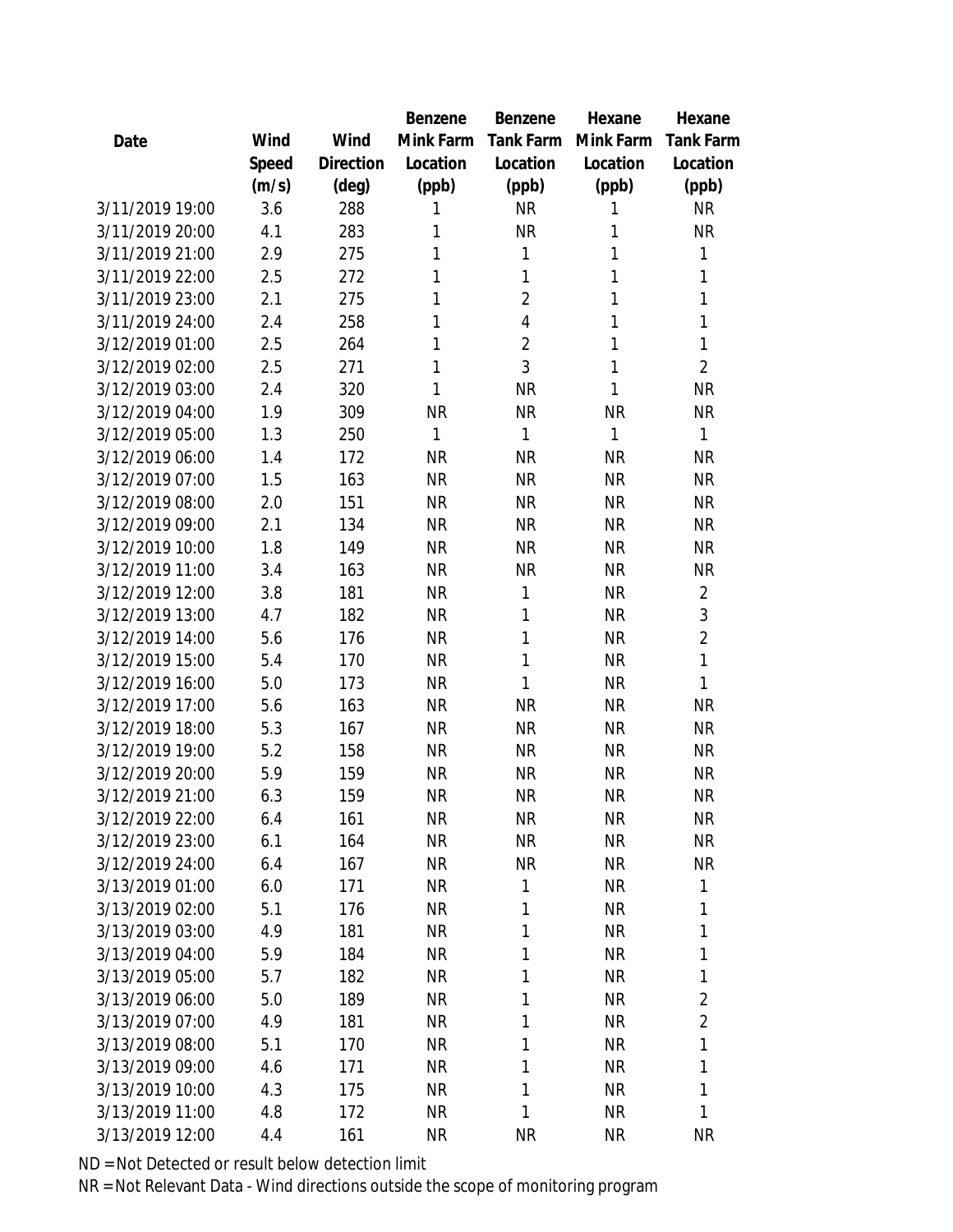|                 |       |                | Benzene   | Benzene   | Hexane    | Hexane           |
|-----------------|-------|----------------|-----------|-----------|-----------|------------------|
| Date            | Wind  | Wind           | Mink Farm | Tank Farm | Mink Farm | <b>Tank Farm</b> |
|                 | Speed | Direction      | Location  | Location  | Location  | Location         |
|                 | (m/s) | $(\text{deg})$ | (ppb)     | (ppb)     | (ppb)     | (ppb)            |
| 3/13/2019 13:00 | 4.4   | 144            | <b>NR</b> | <b>NR</b> | <b>NR</b> | <b>NR</b>        |
| 3/13/2019 14:00 | 5.2   | 159            | <b>NR</b> | <b>NR</b> | <b>NR</b> | <b>NR</b>        |
| 3/13/2019 15:00 | 5.3   | 159            | <b>NR</b> | <b>NR</b> | <b>NR</b> | <b>NR</b>        |
| 3/13/2019 16:00 | 5.3   | 152            | <b>NR</b> | <b>NR</b> | <b>NR</b> | <b>NR</b>        |
| 3/13/2019 17:00 | 5.1   | 152            | <b>NR</b> | <b>NR</b> | <b>NR</b> | <b>NR</b>        |
| 3/13/2019 18:00 | 6.6   | 158            | <b>NR</b> | <b>NR</b> | <b>NR</b> | <b>NR</b>        |
| 3/13/2019 19:00 | 6.4   | 150            | <b>NR</b> | <b>NR</b> | <b>NR</b> | <b>NR</b>        |
| 3/13/2019 20:00 | 5.9   | 144            | <b>NR</b> | <b>NR</b> | <b>NR</b> | <b>NR</b>        |
| 3/13/2019 21:00 | 5.1   | 132            | <b>NR</b> | <b>NR</b> | <b>NR</b> | <b>NR</b>        |
| 3/13/2019 22:00 | 5.7   | 134            | <b>NR</b> | <b>NR</b> | <b>NR</b> | <b>NR</b>        |
| 3/13/2019 23:00 | 5.8   | 143            | <b>NR</b> | <b>NR</b> | <b>NR</b> | <b>NR</b>        |
| 3/13/2019 24:00 | 6.7   | 150            | <b>NR</b> | <b>NR</b> | <b>NR</b> | <b>NR</b>        |
| 3/14/2019 01:00 | 7.9   | 142            | <b>NR</b> | <b>NR</b> | <b>NR</b> | <b>NR</b>        |
| 3/14/2019 02:00 | 9.2   | 153            | <b>NR</b> | <b>NR</b> | <b>NR</b> | <b>NR</b>        |
| 3/14/2019 03:00 | 8.7   | 163            | <b>NR</b> | <b>NR</b> | <b>NR</b> | <b>NR</b>        |
| 3/14/2019 04:00 | 7.8   | 164            | <b>NR</b> | <b>NR</b> | <b>NR</b> | <b>NR</b>        |
| 3/14/2019 05:00 | 7.7   | 169            | <b>NR</b> | <b>NR</b> | <b>NR</b> | <b>NR</b>        |
| 3/14/2019 06:00 | 7.3   | 170            | <b>NR</b> | 1         | <b>NR</b> | 1                |
| 3/14/2019 07:00 | 8.1   | 173            | <b>NR</b> | 1         | <b>NR</b> | 1                |
| 3/14/2019 08:00 | 8.8   | 171            | <b>NR</b> | 1         | <b>NR</b> | 1                |
| 3/14/2019 09:00 | 8.2   | 174            | <b>NR</b> | 1         | <b>NR</b> | 1                |
| 3/14/2019 10:00 | 5.9   | 168            | <b>NR</b> | <b>NR</b> | <b>NR</b> | <b>NR</b>        |
| 3/14/2019 11:00 | 4.9   | 172            | <b>NR</b> | 1         | <b>NR</b> | 1                |
| 3/14/2019 12:00 | 5.9   | 172            | <b>NR</b> | 1         | <b>NR</b> | $\mathbf 1$      |
| 3/14/2019 13:00 | 7.9   | 173            | <b>NR</b> | 1         | <b>NR</b> | 1                |
| 3/14/2019 14:00 | 8.3   | 200            | <b>NR</b> | 1         | <b>NR</b> | 1                |
| 3/14/2019 15:00 | 10.6  | 230            | 1         | 1         | 1         | 1                |
| 3/14/2019 16:00 | 10.2  | 245            | 1         | 1         | 1         | 1                |
| 3/14/2019 17:00 | 9.5   | 247            | 1         |           | 1         | 1                |
| 3/14/2019 18:00 | 9.3   | 245            | 1         | 1         | 1         | 1                |
| 3/14/2019 19:00 | 9.8   | 236            | 1         | 1         | 1         | 1                |
| 3/14/2019 20:00 | 8.5   | 249            | 1         | 1         | 1         | 1                |
| 3/14/2019 21:00 | 8.9   | 239            | 1         | 1         | 1         | 1                |
| 3/14/2019 22:00 | 9.6   | 227            | <b>NR</b> | 1         | <b>NR</b> | 1                |
| 3/14/2019 23:00 | 8.5   | 234            | 1         | 1         | 1         | 1                |
| 3/14/2019 24:00 | 7.8   | 240            | 1         |           | 1         | 1                |
| 3/15/2019 01:00 | 8.2   | 245            | 1         | 1         | 1         | 1                |
| 3/15/2019 02:00 | 8.3   | 249            | 1         | 1         | 1         | 1                |
| 3/15/2019 03:00 | 8.1   | 251            | 1         | 1         | 1         | 1                |
| 3/15/2019 04:00 | 8.2   | 249            | 1         | 1         | 1         | 1                |
| 3/15/2019 05:00 | 6.7   | 250            | 1         | 1         | 1         | 1                |
| 3/15/2019 06:00 | 6.8   | 254            | 1         | 1         | 1         | 1                |